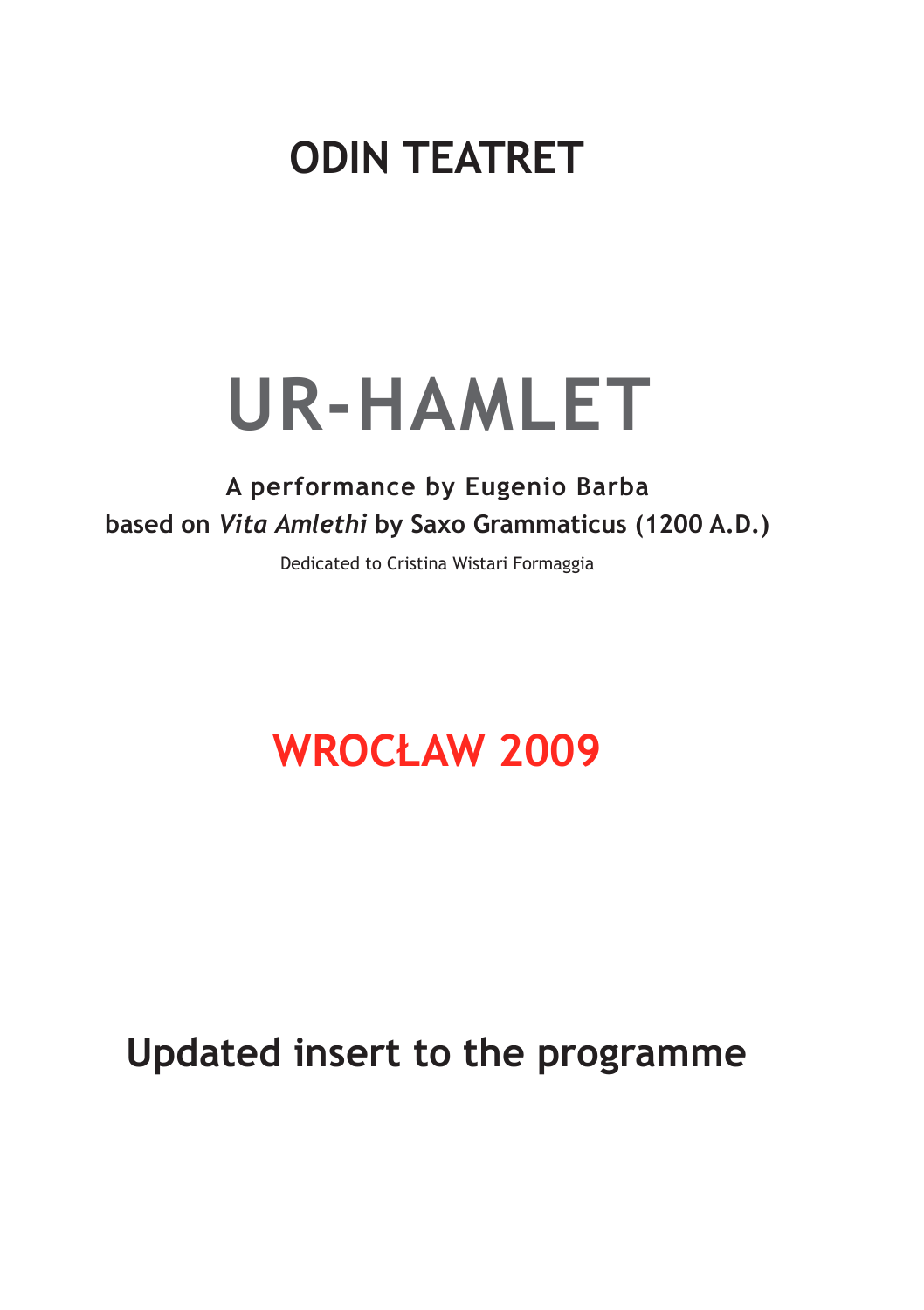# **UR-HAMLET**

#### **A performance by Eugenio Barba based on** *Vita Amlethi* **by Saxo Grammaticus (1200 A.D.)**

**On stage: Akira Matsui (Japan), Yalan Lin (Taiwan), Ni Nyoman Tjandri, I Wayan Bawa, Ni Wayan Sudiani and 30 performers and musicians from the Gambuh Desa Batuan Ensemble (Bali), Brigitte Cirla (France), Augusto Omolú and Cleber da Paixão (Brazil), Annada Prasanna Pattanaik (India), Magnus Errboe (Denmark), Odin Teatret (Denmark) and the Foreigners' chorus (51 performers from 21 countries) - Music: Composed and arranged by Frans Winther; classical Balinese and Indian songs - Scenic space: Luca Ruzza - Costumes: Jan de Neergaard and Odin Teatret - Light design: Luca Ruzza and Odin Teatret - Sound: Jørgen Lindholm - Production director: Anne Savage - Production assistant: Luciana Bazzo - Photos: Claudio Coloberti - Poster: Luca Ruzza - Programme: Rina Skeel -Technicians: Fausto Pro, Donald Kitt, Hans Kobberø - English translation: Judy Barba - Director assistants: Julia Varley, Anna Stigsgaard, Ana Woolf - Administrative director: Søren Kjems - Literary adviser: Nando Taviani - Dramaturgy and director: Eugenio Barba.**

**Odin Teatret thanks: The Polish Embassy in Jakarta, Atalaya Teatro, H.M. Berg, Trevor Davis, Mirella Schino and Batuan Dalam Desa.**

**Produced in 2006 by: Odin Teatret, Hamlet Sommer, the Municipality of Elsinore, Ravenna Festival, KIT - Copenhagen International Festival.** 

**New version produced in 2009 by Odin Teatret and the Grotowski Institute.**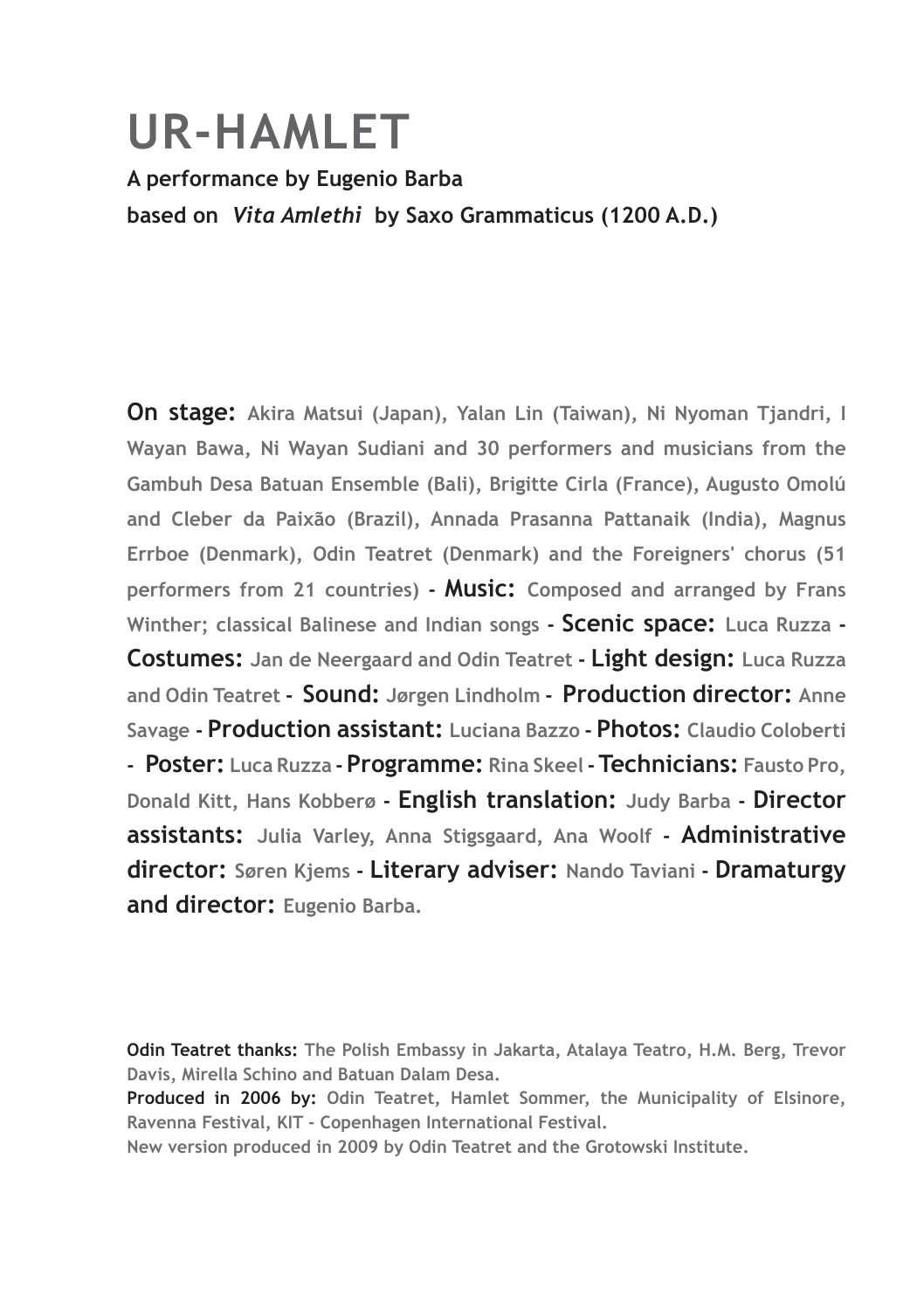#### **GAMBUH DESA BATUAN ENSEMBLE (Batuan, Bali)**

I Wayan Bawa (artistic coordinator), I Made Suamba (administrative coordinator), I Wayan Naka (musical coordinator), Ni Wayan Sudiani, Ni Wayan Nugini, Ni Nyoman Juniati, Ni Kadek Ariantini, Ni Luh Anik Windasari, Ni Made Srimpi, Ni Made Partini, Ni Wayan Phia Widari Eka Tana, Ni Nyoman Tjandri, I Ketut Karwan, I Nyoman Doble, I Wayan Purnawan, I Wayan Martawan, I Made Suteja, I Wayan Suamba, Ida Bagus Made Kertayasa, I Made Lesit, I Ketut Lida, I Made Merta, I Ketut Suwana, I Nyoman Suwida, I Ketut Sandi, I Made Budiana, I Wayan Rawa, I Made Renanta, I Wayan Kader, I Ketut Buda Astra, I Wayan Marca, Milvia Terenzi, Pino Confessa.

#### **ODIN TEATRET (Holstebro, Denmark)**

Kai Bredholt, Roberta Carreri, Jan Ferslev, Julia Varley, Torgeir Wethal.

#### **FOREIGNERS' CHORUS**

Aeran Jeong (South Korea), Agnieszka Sosnowska (Poland), Alberto Martinez Guinaldo (Belgium), Alessandro Curti (Italy), Alvaro Iván Hernández Rodríguez (Colombia), Ana Laura López Morales (Mexico), Andrea De San Juan Hazen (Spain), Antonello Motta (Italy), Barbara Grzybowska (Poland), Bruna Longo (Brazil), Carlos Carmona (Mexico), Carolina Paola Balduzzi (Argentina), Christina Kyriazidi (Greece), Damian Borowiec (Poland), Dawid Gudel (Poland), Deise Nunes (Brazil), Devrim Evin (Turkey), Dominique Serena Antignano (Italy), Edyta Kutnik (Poland), Ewa Piotrowska (Poland), Felipe Vergara (Colombia), Francesca Guillén (Mexico ), Francisco Villicaña Maldonado (Mexico), Giuseppe Leonardo Bonifati (Italy), Isabela Paes (Brazil), Isadora Pei (Italy), Izabela Walkowiak (Poland), Juliana Zancanaro (Brazil), Linda Cunningham (Ireland), Liza Urbanová (Czech Republic), Loren O'Dair (Great Britain), Luciana Martuchelli (Brazil), Marcelo Gomes Miguel (Brazil), Michał Dawidowicz (Poland), Monserrat Montero Cole (Costa Rica), Natalia Jesionowska (Poland), Paweł Leszczyński (Poland), Piotr Filonowicz (Poland), Rachael Lindsay (Ireland), Roberto Aldorasi (Italy), Sofija Ristevska (Macedonia), Stefan Adamski (Poland), Stephanos Regueros Savvides (Cyprus), Steve Rice-Khan (Great Britain), Thadd McQuade (USA), Vanna Kårfors (Sweden), Weronika Podkowska (Poland), Wioletta Farkowska (Poland), Wout van Tongeren (The Netherlands), Yuval Dishon (Switzerland), Zofia Dworakowska (Poland).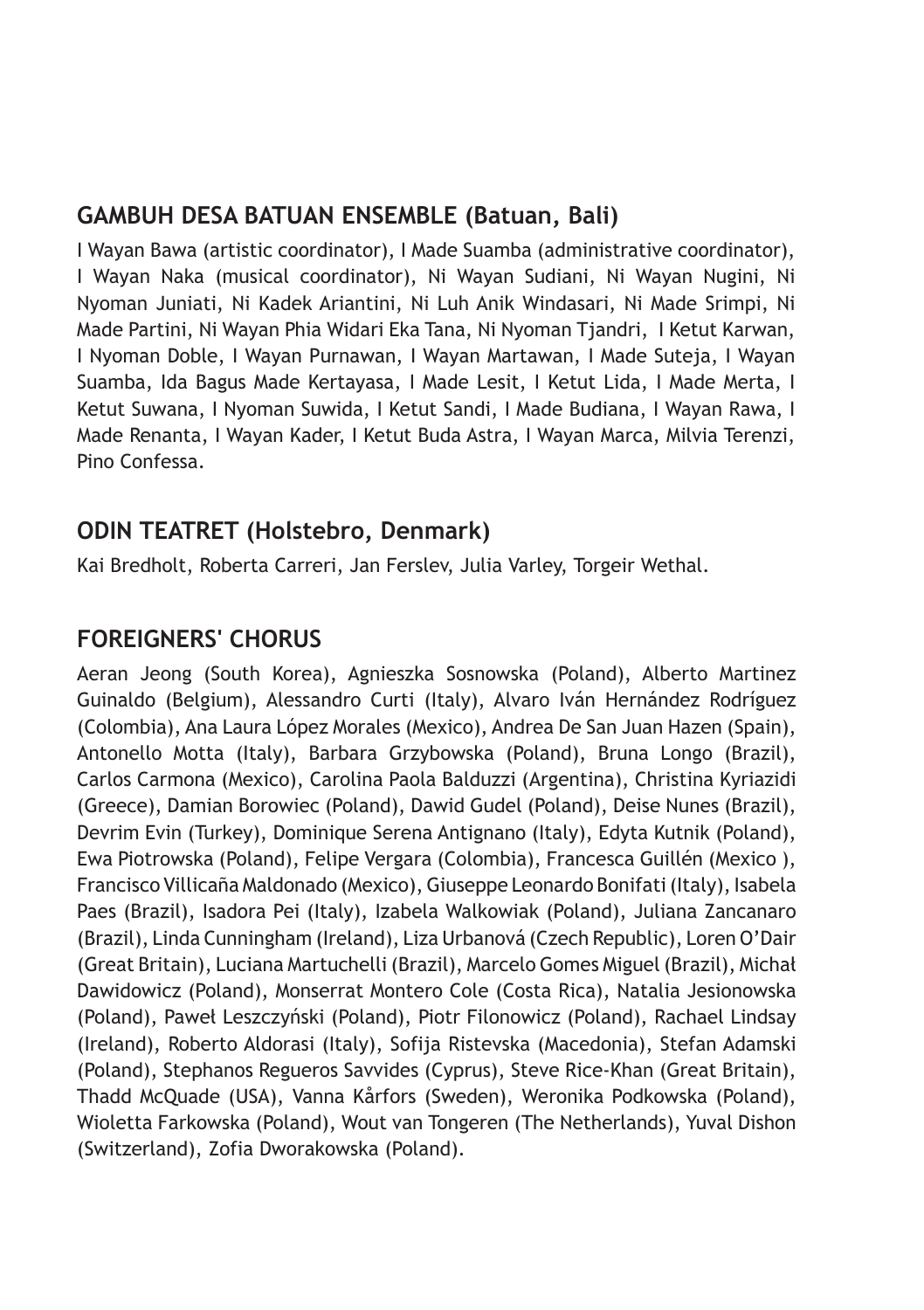# **UR-HAMLET**

#### **MAIN CHARACTERS IN ORDER OF APPEARANCE**

**Pulcinella, master of ceremonies: Torgeir Wethal Saxo Grammaticus: Julia Varley Orvendil, ruler of Jutland (Hamlet's father): Ni Wayan Sudiani Fengi, Orvendil's brother (Hamlet's uncle): I Wayan Bawa Gerutha, Orvendil's wife (Hamlet's mother): Roberta Carreri Hamlet: Augusto Omolú Hamlet's foster-sister: Yalan Lin Queen of the rats (the plague): Akira Matsui A counsellor: Ni Wayan Sudiani Hamlet's foster-brother: Akira Matsui**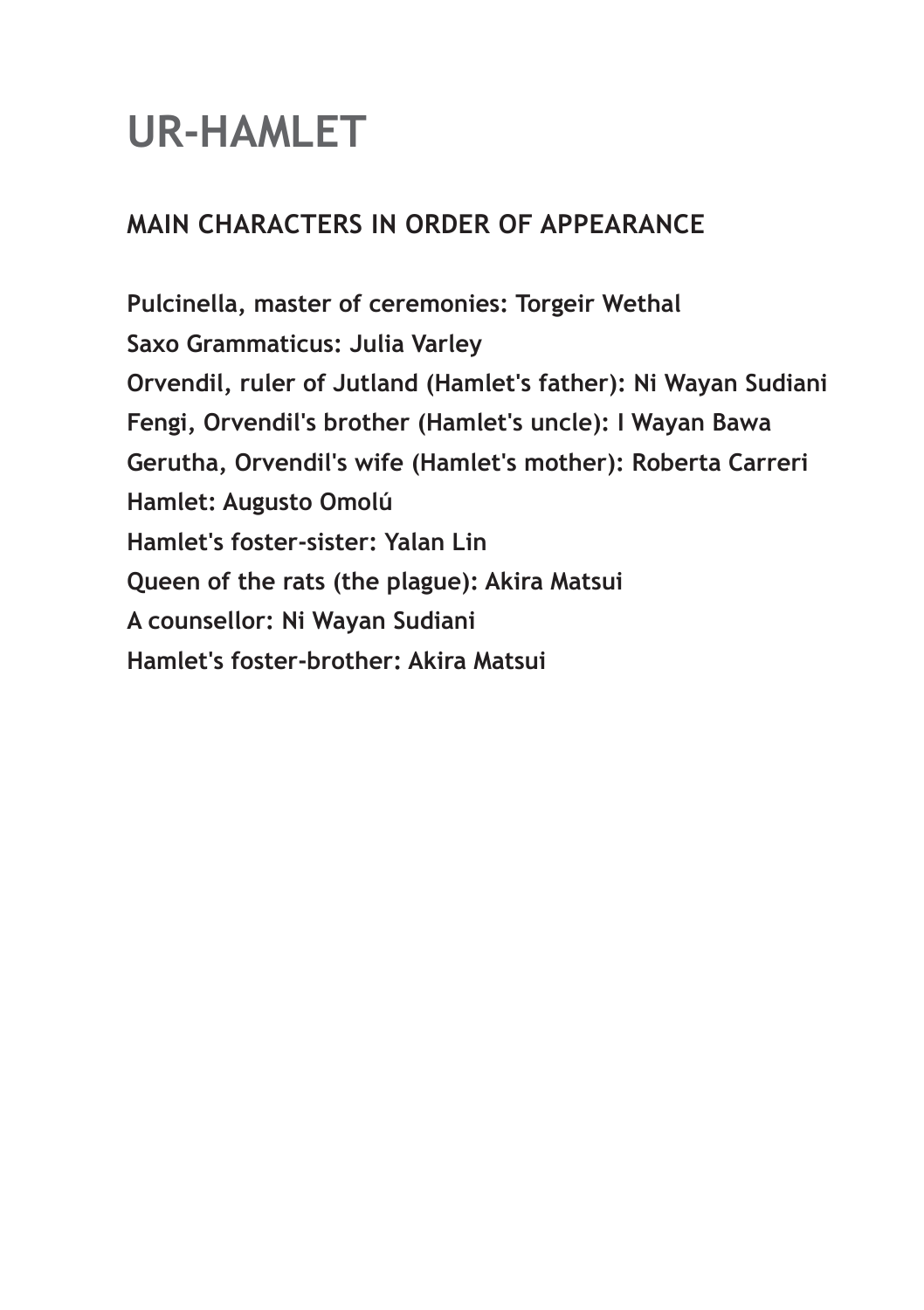# **THE STORY**

#### **PROLOGUE:**

COMEDIANS PERFORM THEIR VERSION OF SHAKESPEARE'S *HAMLET.* 

#### **SCENE 1:**

SAXO, THE MONK, DIGS INTO THE DARK AGES AND UNEARTHS THE STORY OF HAMLET, RULER OF JUTLAND.

#### **SCENE 2:**

ORVENDIL, HAMLET'S FATHER, IS MURDERED BY HIS BROTHER FENGI. FENGI SEIZES POWER AND MARRIES GERUTHA, ORVENDIL'S WIDOW AND MOTHER **OF HAMLET** 

#### **SCENE 3:**

HAMLET PRETENDS TO BE MAD IN ORDER TO CONCEAL HIS PLAN FOR **VENGEANCE** 

#### **SCENE 4:**

THE CASTLE IS INFILTRATED BY FOREIGNERS FROM DISTANT LANDS.

#### **SCENE 5:**

FENGI LETS HAMLET MEET A GIRL IN ORDER TO TEST HIS MADNESS. HE BELIEVES MADMEN ARE IMPOTENT.

#### **SCENE 6:**

THE QUEEN OF THE RATS (THE PLAGUE) ARRIVES AT THE CASTLE.

#### **SCENE 7:**

FENGI'S COUNSELLOR HIDES IN ORDER TO LISTEN TO THE CONVERSATION BETWEEN HAMLET AND HIS MOTHER.

#### **SCENE 8:**

HAMLET TAKES HIS REVENGE AND PROCLAIMS THE LAWS OF A NEW ORDER.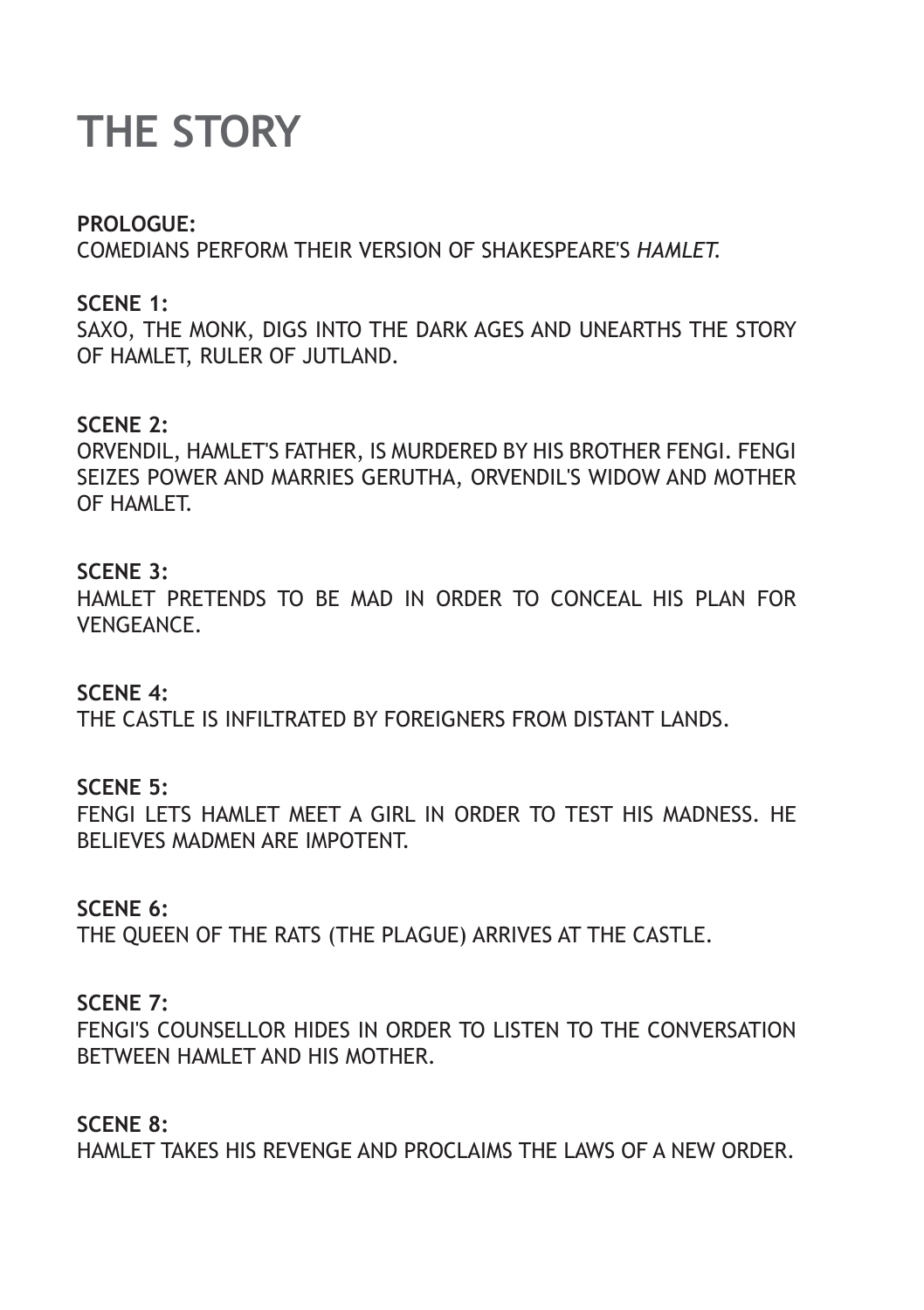### **The Nine Rules of Hamlet's New Order**

**V**iolence, money and the offer of pleasure are the three main tools of government.

**A** ruler must be loved for his good government. He must therefore entrust the practice of misgovernment to a reliable minister.

**A** reliable minister must know how to perform secretly his ruler's infamous orders and be ready to suffer openly the rigour of his ruler's justice if his misdeeds come to light.

**I**f you are weak don't stoop to compromise. If you want to weaken the enemy, offer your hand and make a pact.

**N**ever respect a pact. Don't allow your adversary time not to respect it.

**B**e loyal, but only towards yourself.

**I**f you torture a man, don't kill him. Free him and he will be your dog. If you torture a woman, kill her.

**N**ever be unfair. Be inscrutable. Perversity is inscrutable. Injustice is not.

**B**etraval cannot be avoided. Betray, before being betrayed.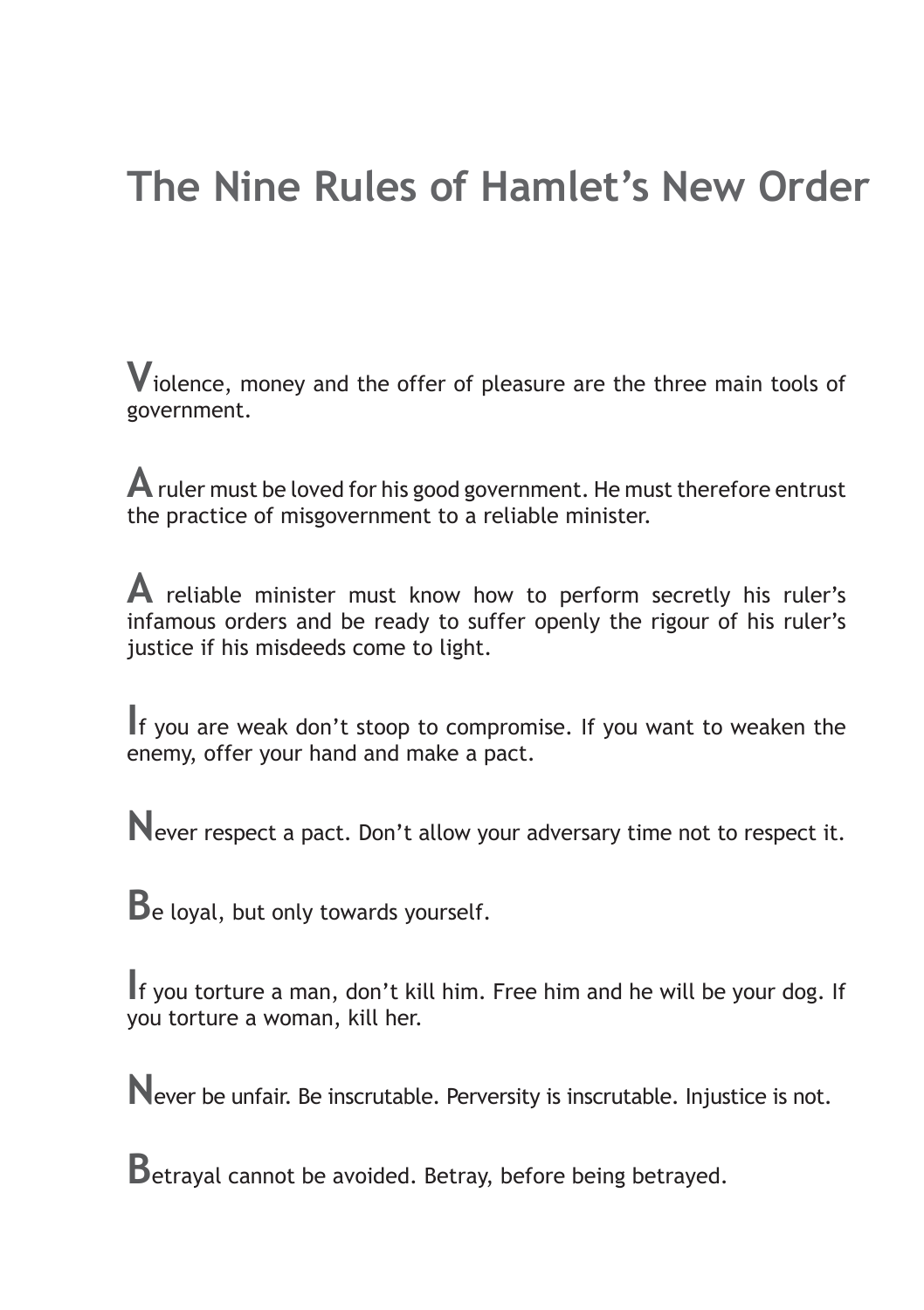### **AFTER SHAKESPEARE HAS LEFT**

Shakespeare has left and Hamlet remains alone. It is easy to foresee that the story of *Ur-Hamlet* which we are going to watch will not be like the *Hamlet* most of us know. Shakespeare has dragged away his grandiose quilted mantle of poetry, tragedy and irony, uncovering a land of dust, bones and remorseless power. The paper heaven, with its stars and mercy, is torn. Lifting our gaze, we see only fear.

*Ur-Hamlet* is not a new interpretation of Hamlet. It doesn't demystify the protagonist, nor does it propose original variations. Nor does it challenge the archetype or pretend to return to its sources. The performance is an attempt to see what happens when Hamlet is left alone, without his Bard. In place of the Bard, there is a Saxon grammarian who limits himself to writing down event after event and thinks like the majority of us. Here the story is neither exceptional nor memorable, just cruelly solemn. It's a simple chronicle, but chronic: it happened once and will happen again.

What does Hamlet do when he is left alone, after his paper heaven and poetry is torn? This is not a mental experiment. It is a bodily one, as concrete as the theatre.

We know how Eugenio Barba blends and transfigures fantasies, attempts and perspectives emerging in an untidy and casual way from the actors' work, at times achieving surprising effects that wreck some of the original hypotheses and ideas. Under this apparent disorder there is, however, a logic. Let's begin by focusing on the rehearsals.

Eugenio Barba began working in Holstebro in 2005 with eight of Odin Teatret's actors. He continued rehearsing for five weeks in Bali, with his actors plus thirty-two Gambuh performers, the Japanese Noh master Akira Matsui and seven other Indian, Brazilian and European singers and musicians. All of these met again in Italy in June 2006 with forty-four other actors from different countries who participated in a seminar led by Eugenio Barba and his Odin actors with the aim of being included in *Ur-Hamlet*. In the performance, they will represent the *foreigners*, driven by hunger, war and plague, who seek shelter in Hamlet's castle, where the winds of revenge blow.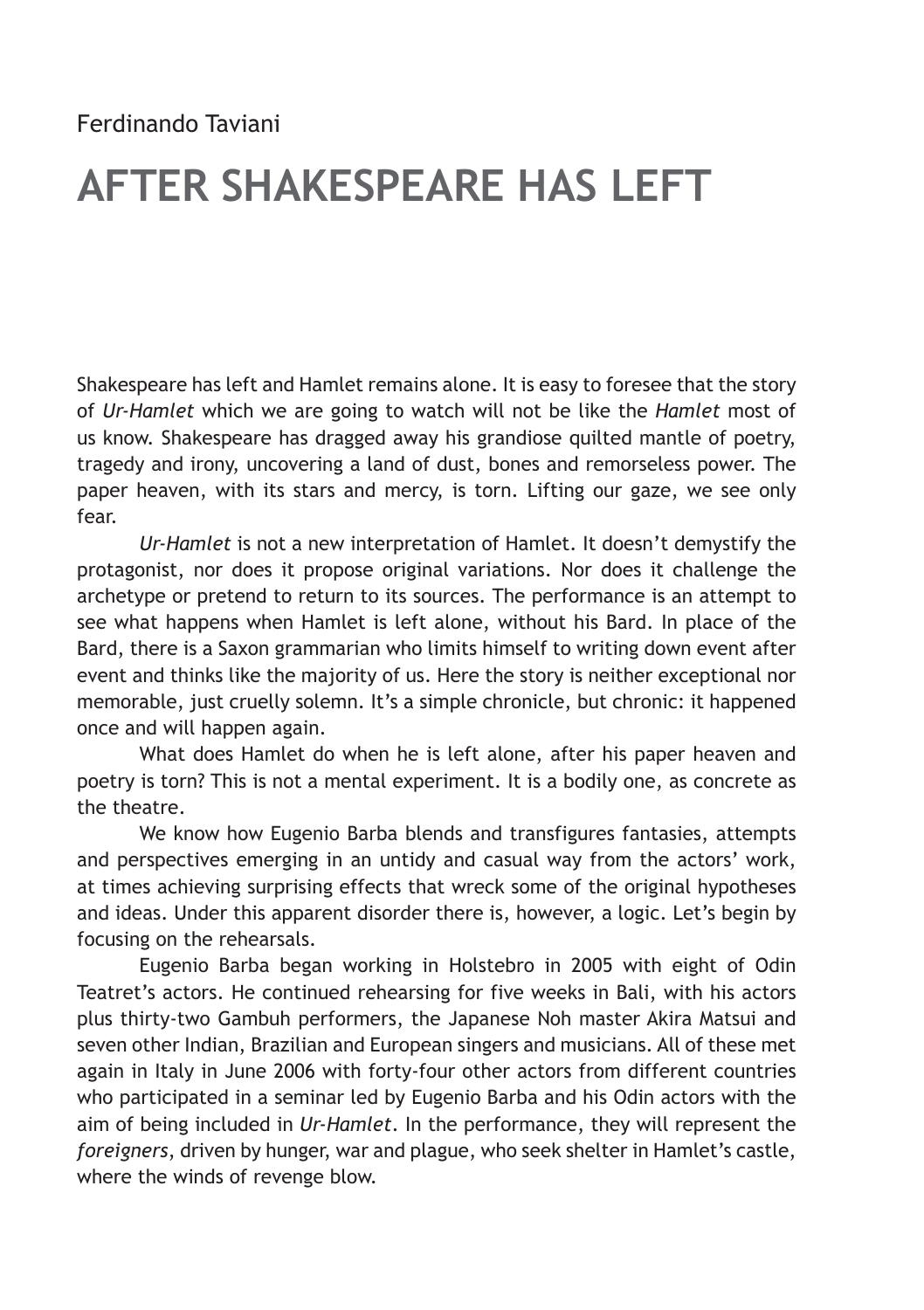Barba's dramaturgy starts here, from a web of meetings, an interlacement of different people. It is a 'political' dramaturgy since it builds a provisional *polis*, a theatrical country in which professionals, aspiring professionals, masters from different ethnic origins, cultures, languages, competences and stage traditions cohabit. It is not a tribe, because the union is temporary and intermittent. It is a well organised and compact country, not a nomadic but a flying one, like the island of Laputa invented by Swift.

It is a free country in the elementary sense of the term: difficult to enter, easy to leave. In order to make it solid, long and interconnecting efforts are required. To dissolve it, a word suffices: a 'good-bye' and a toast, immediately after reaching the destination.

When at work, the theatre's island of Laputa has the features of an energetic and imposing organisation. It allows the independence of every professional and group to amalgamate with the independence of the others, exploiting the aggregating fire of Barba's creative and strategic abilities, his authoritativeness, and - a practical detail not to be underestimated - his linguistic skills. But every one is well aware that such a heterogeneous association is short lived and will vanish, like snow in the sun, immediately after the performance has materialised.

*Ur-Hamlet* is a 'special project', very different from the repertoire and the style of Odin Teatret's own performances. But it appears so only if it is observed from the point of view of dimensions and spectacular forms. The work's substance and logic correspond to what distinguishes the whole history of Odin Teatret, this small group of actors persistently tied to each other and to their director-author for more than four decades.

Over the years, each Odin actor has developed his/her own artistic silhouette and personal working method. They are professionals with very distinct artistic individualities, despite their affiliation to the same theatrical enclave. They are not linked by a stylistic unity like the different members of an Asian classical theatre or a great European tradition like ballet or modern mime. I could say, exaggerating a little, that Odin Teatret has created a situation similar to that of a Commedia dell'Arte company in the 16th-18th centuries. These companies were clearly distinguishable as a whole, although every actor followed a line of work and even a different professional tradition: that of his/her 'mask', with his/her 'manner'.

The comparison is not an exaggeration since, in recent years, an actor from the Afro-Brazilian tradition of the candomblé has been able to integrate himself into the Odin enclave without conforming to a presumed 'Odin technique', maintaining his own technique and 'manner'. This actor is not introduced into the performance (*Andersen's Dream*, 2004) as a quotation or a striking and exotic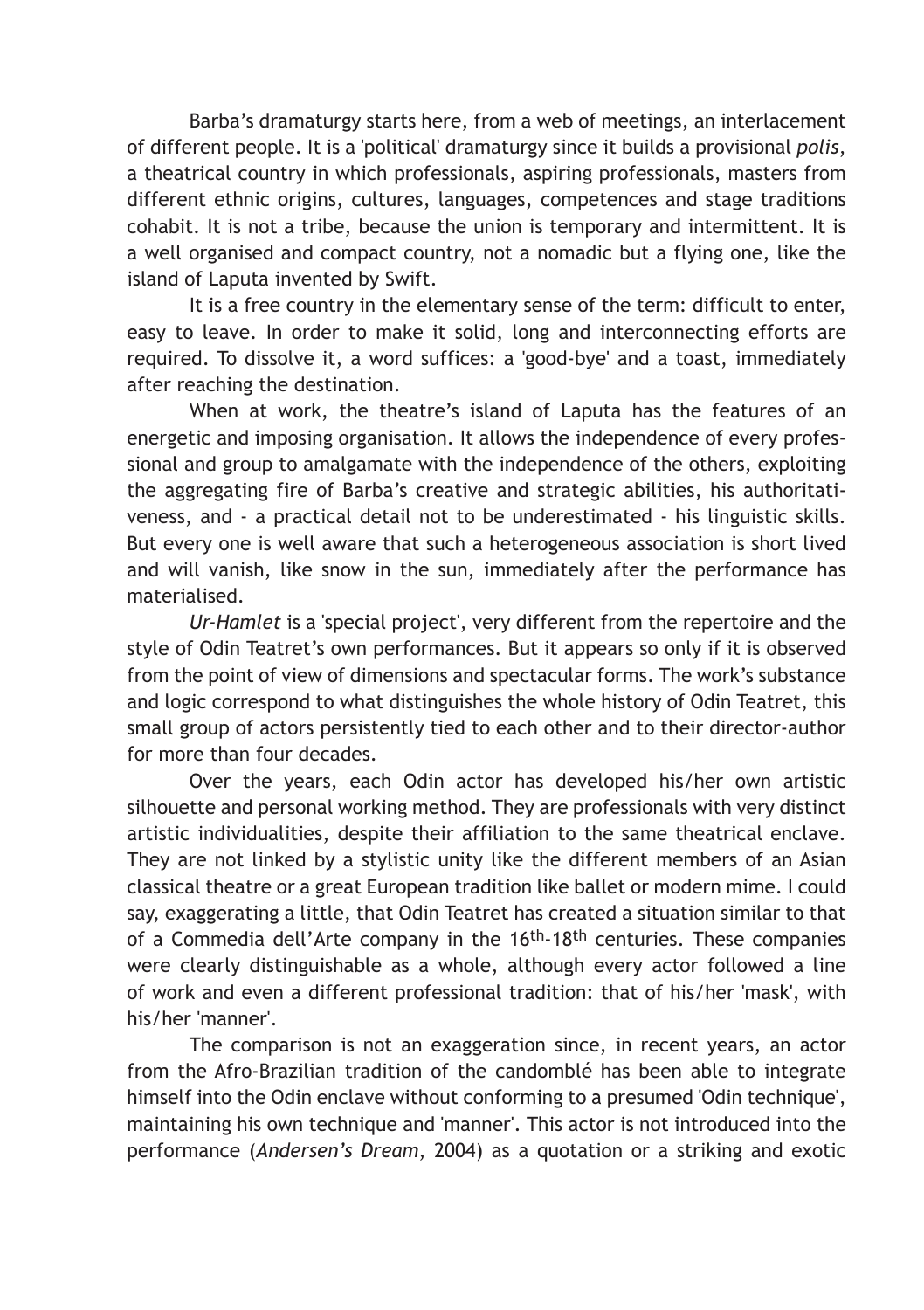body: he is present with the same degree of unity/diversity which characterises the 'manners' of the others.

'There is not an Odin technique - declares Barba - not one of the actors I have directed can be considered the single genuine interpreter of my visions and theories. We are a group of unbelievers, towards ourselves even more than towards the surrounding world'. And he adds: 'Of this I am particularly proud.' (E.B., *The Dance of Algebra and Fire*, in *Desmontajes: procesos de creación e investigación escénica*, ed. by Ileana Dieguez, Mexico 2006.)

As I see it, this pride is both artistic and political. Artistic, because it unifies without standardising; political, because it deepens the diversities, strengthening them reciprocally.

I have spoken of a free 'country of the theatre'. But I have not underlined its most important aspect: it is free because it is not rooted in the division of the work, with hierarchies and subordinate roles, but on multicultural relationships. The multicultural feature is practically an obligation for the theatre between the 20th and 21st century. The reasons are many and obvious. The theatre, in any geographical and cultural context, is a small and minority genre of performance. It can escape its isolation and conquer the equivalent of its ancient centrality only if it spins fragile threads from one side of the planet to the other, connecting experiences and professionalisms that in the past didn't feel the need to be connected, or, on the contrary, were motivated by the opposite need: to prevent the proximity of different traditions, in the same context, from becoming a broth in which peculiarities and stylistic contours were obliterated.

In general, multiculturalism can be experienced as a value or an invasion, a subversive threat or a fertile revolution. But in the theatre field it imposes itself as a condition of survival, if the dispersion of technical patrimonies and knowhow is to be prevented. Without a vision able to unify the different technical patrimonies and know-how, these, taken one by one, would find refuge only in a museum. Or else they would end up isolated and forgotten, minute and almost invisible, crushed by the hegemonic performance media.

It is in this worldwide condition of the various living performances that theatre anthropology - of which Barba is the main promoter since the 1970s - finds its historical basis beyond its theoretical and scientific originality. It is a science, but above all it is an effective tool to prevent our time's minority performance - the living performance - being reduced to a diminutive or handicapped genre.

Theatre anthropology investigates the different recurrent principles in various traditions and performative practices. 'Different' and 'recurrent' are not contradictory. They point out the possibility of locating a substantially unitary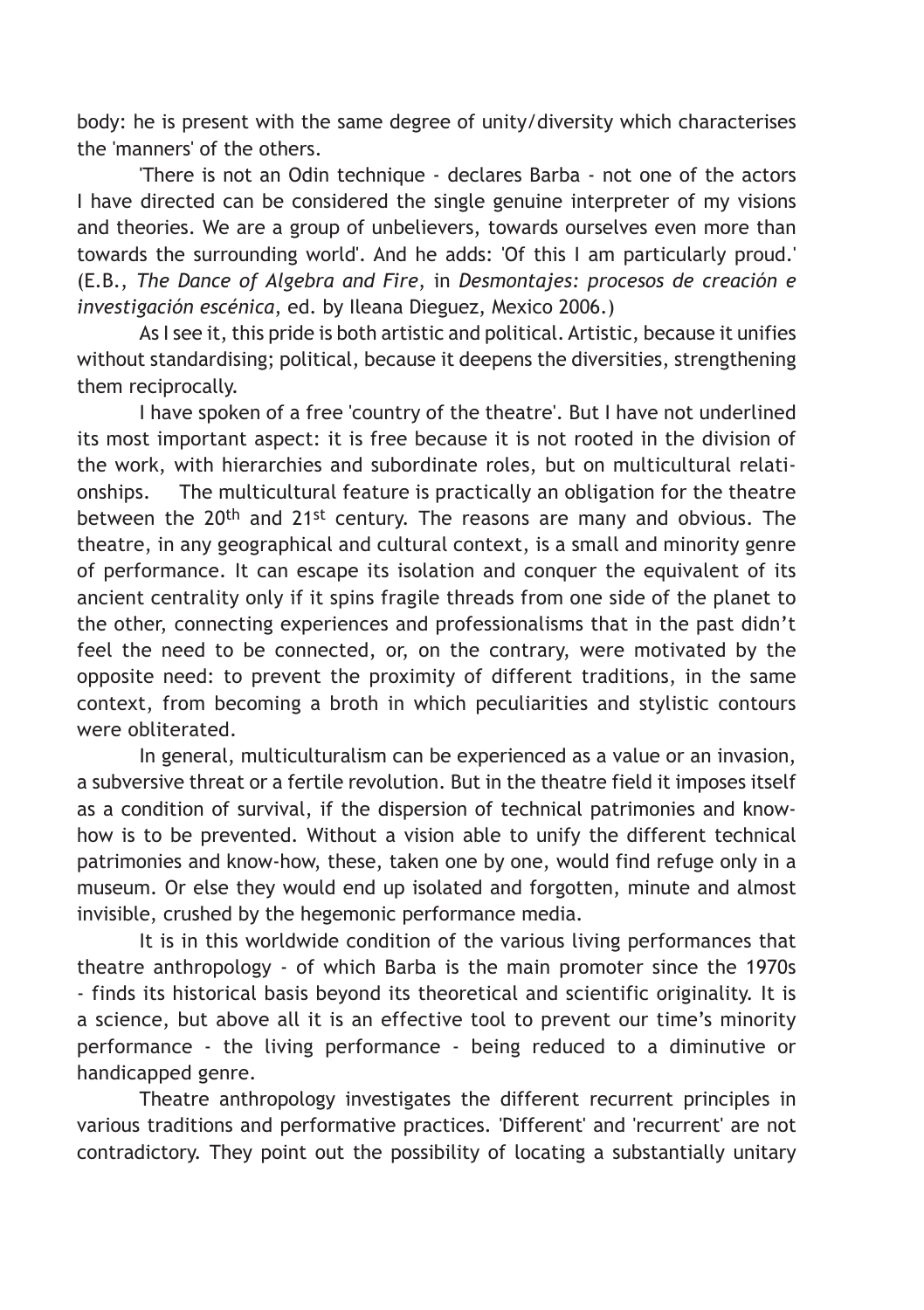scenic *bios* (life) under the skin of the numerous styles and conventions. The 'recurrent principles' give diverse artistic answers, but these are equivalent to the same basic questions: how to attract and hold the spectator's attention? How to modify daily behaviour in order to make the actor believable despite the artificiality of the representation? How, through the work on visibility, to wipe out the visible and make the invisible come into view?

When expressed in words, these questions seem obscure and abstruse. In reality, they synthesise the artisan's needs and restlessness. The 'recurrent principles' can be studied and recorded. But to study-and-record, for an artisan, is never an end in itself. It follows and precedes the 'doing'. It serves to discover the implicit tacit knowledge of what the actor 'does' without knowing why 's/he does it in that particular way'. And it serves to open new roads.

The practical consequences of the 'recurrent principles' investigated by theatre anthropology are the 'projects' in which Odin Teatret seems to disappear within a vast Theatrum Mundi. Here artists and masters from many cultures and traditions converge. Above all: representatives of heterogeneous professional elites blend with representatives of dissident and autodidactic theatres which open independent enclaves, often ignored or underestimated, in the territories presided over by 'legitimate' and financially protected theatres.

Odin Teatret's 'projects' are of two types. One consists in the investigation and the transmission of experiences (the periodical sessions of ISTA - International School of Theatre Anthropology, and of the University of Eurasian Theatre). The other 'projects' aim at the creation of performances which are exceptions, such as *The Island of the Labyrinths* (1996)*, Ego Faust* (2000), *Ur-Hamlet* (2006) and *The Marriage of Medea* (2008).

Eugenio Barba, if we look closely, doesn't make multicultural performances. He doesn't make a spectacle out of the multicultural features. For him, these features are a premise.

Barba doesn't underline the stylistic syncretism. He doesn't draw amazing artistic effects by approaching heterogeneous elements, thus generating a suggestive tension or an imagined dialogue between cultures. Nor does he show how, in spite of their differences, the various traditions can embrace, each spilling over into the realm of the other, plunging, for example, a Greek or a Shakespearean text into the waters of Chinese Opera or Japanese Kabuki - or vice versa. On the other hand, he doesn't follow the diametrically opposite road, asking performers from different traditions to strip themselves of their own peculiarities, stylistic uniforms and conventions in order to recover the availability of an actor *statu nascenti*, becoming a beginner beside other beginners, all at the service of enigmatic fables that are the patrimony of human kind, independently from the different cultures in which human kind is divided.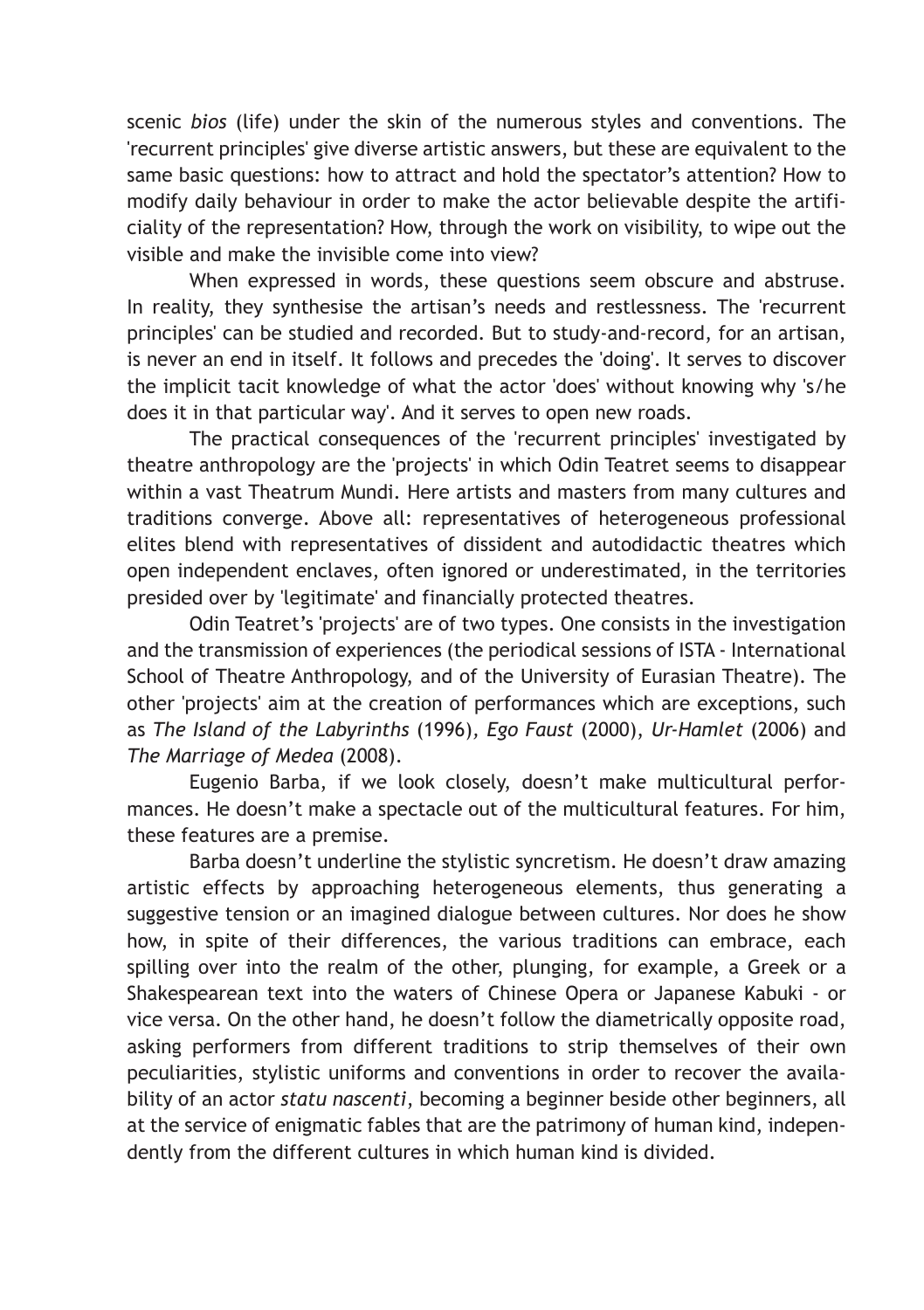These are all roads that sometimes lead to memorable results, to performances that we call masterpieces. But Barba's road is another. He doesn't look for the rich nourishment of the banquet of cultures, nor for the nourishment of a simple and essential food.

Working with actors trained inside different traditions, Barba respects meticulously the scenic behavior that characterises the professional identity of each of them. He composes the performance with these heterogeneous fragments. He says:

*Each artist faithfully preserves the characteristics specific to his/her own style, integrating them into a new context. We practise a dramaturgy that is based on the intertwining of autonomous styles. The way the intertwining comes about, as well as the plot, are both my responsibility as director. What is created by the actors belongs to their cultural identity and is not encroached upon by the mise-en-scène.*

*I have called this way:* '*the romanesque method*'*.*

Barba explains, turning history into example and legend:

*In the Middle Ages, the builders of churches in the style that was called romanesque (because it was common in the regions in which the language of Rome was spoken) practised the art of montage. The craftsman's knowledge necessary to sculpt a capital or shape a column of precious marble had been*  lost. Nor were there the financial and technological resources to extract and *transport the marble. The ecclesiastical architects therefore chose rough or carved stones; fragments of statues; Ionic, Doric or Corinthian capitals; odd columns which they found in various deserted buildings of the ancient Empire. These miscellaneous fragments were reassembled in a new unity, amidst the patches of light and the pools of shadow in the temples where people prayed before bread and wine.*

*The scenic traditions of the actors who come together in the Theatrum Mundi Ensemble are by no means abandoned styles. But my way of proceeding is similar to that of the ecclesiastical architects of the romanesque style.* 

Then he speaks as an artisan:

*I do not intervene over the fragments. I choose them and connect them. A performance composed of fragments remains fragmentary unless it digs a path towards a deeper unity. In order to reach this point, you have to work within the domain of technique, of scenic presence, at a pre-expressive level. Thanks to this work, the actions of the actors can interact and so create a context.*

*In this new context, the fragments change their nature. Those which started off as corners of separate worlds turn into necessary parts of a story which neither I nor the actors would have been able to foresee.*

*In this way, stories and characters from far away weave, before our very*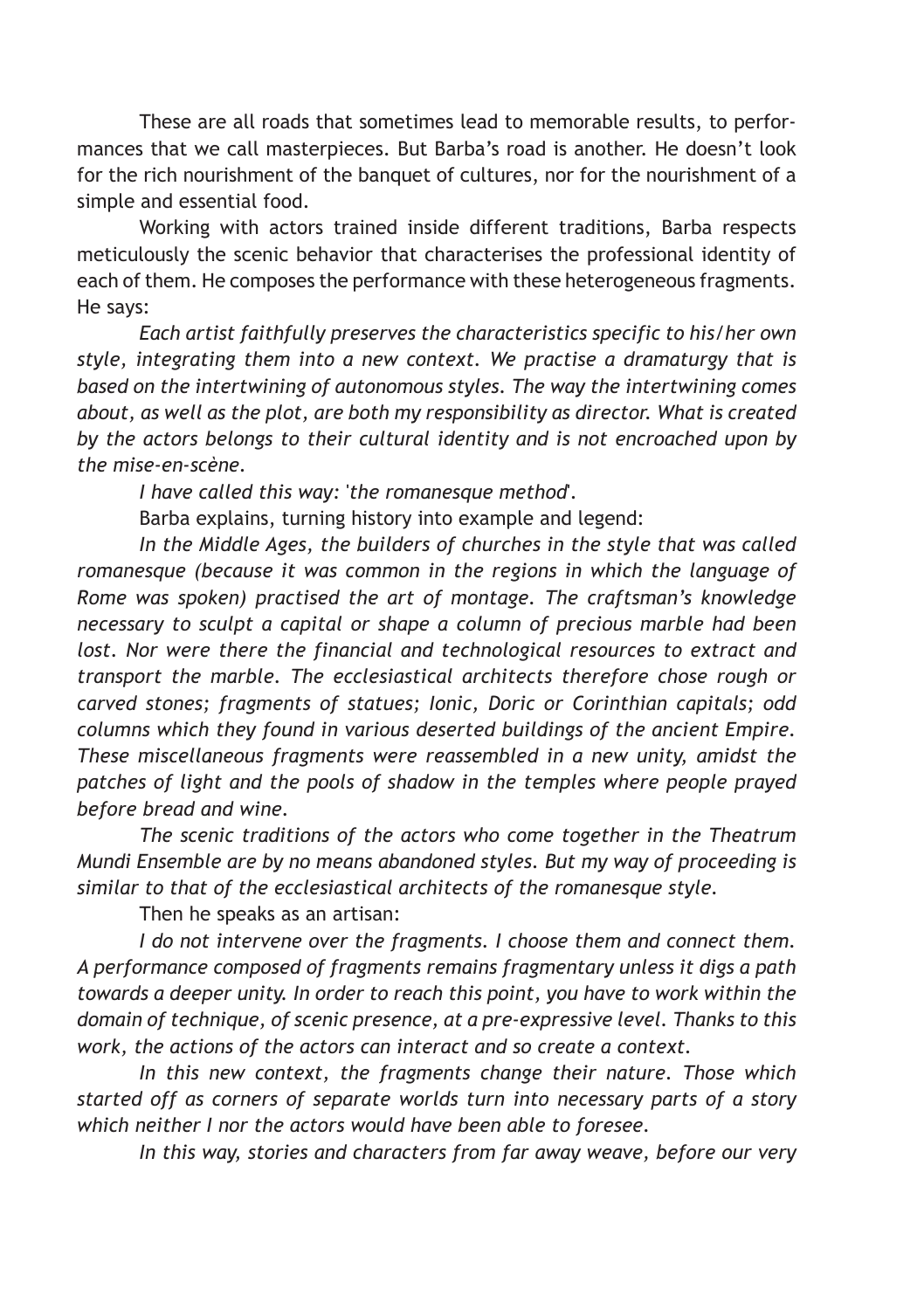*eyes, a veil of appearances and illusions.* (E.B., *The Romanesque Method*, in the programme of the performance *The Island of Labyrinths*¸ 10th ISTA session, Copenhagen 1996).

It is possible that the medieval simile is more appropriate than the one which refers to the Commedia dell'Arte. Perhaps it is less obvious, but it is as precise. Both are, however, just similes, approximations. They lead to the threshold of the essential work and stop there. Because the essential work doesn't consist of any assemblage, of composition as art – of "associating with power" as Eugène Delacroix used to say. It proceeds, instead, along vertical lines. It operates on the layer beneath the forms incorporated by the single actors. For this, and only for this, this essential work can safeguard the incorporated forms without assuming their meaning.

When we observe Barba rehearsing, it seems that he is 'putting together' one actor's fragment with that of another. He is intervening, in reality, not on the whole fragment, but on its inner ligaments, its impulses and nervous rhythms. Simile for simile, he is not comparable to the medieval architect that sets an ancient capital on a column of a different style. He is similar to a gardener who takes care of the grafts or to the surgeon who restores a tissue.

But similes are not worth much, because theatre is something else. The scenic behaviours are not organisms, they don't belong to the so-called 'body', but to the integrity of the body-mind. For this, the fundamental logic of *Ur-Hamlet*'s rehearsals doesn't resemble an assemblage of forms drawn from various cultures, but corresponds to the creation of new organic forms.

I believe that Barba is not interested in the different stage traditions as 'traditions'. He is interested in actors who have *incorporated* forms. The professional traditions are one of the situations that promote incorporation.

'Incorporation' it is a strange and ambiguous term. It is distinct from 'execution', 'reproduction' or 'imitation'. It implies the idea of organic roots that reach deeply into the actor's body-mind. These roots can change their external aspect, without losing their submerged identity.

The form and the visibility that these roots assume are always the choice of one of their potentialities. Behind their visible score lives an invisible, yet deep-rooted 'music' of psycho-physical impulses lives, which remains intact in the changes of the visible choices. The more this 'music' is incorporated, the less it risks being lost during the external transformations. After all, the difference between the actor-master and the actor-beginner lies in the following: not in the mastery of the execution, but in the density on which the execution is rooted.

This 'music' seems to point out something impalpable and metaphoric. In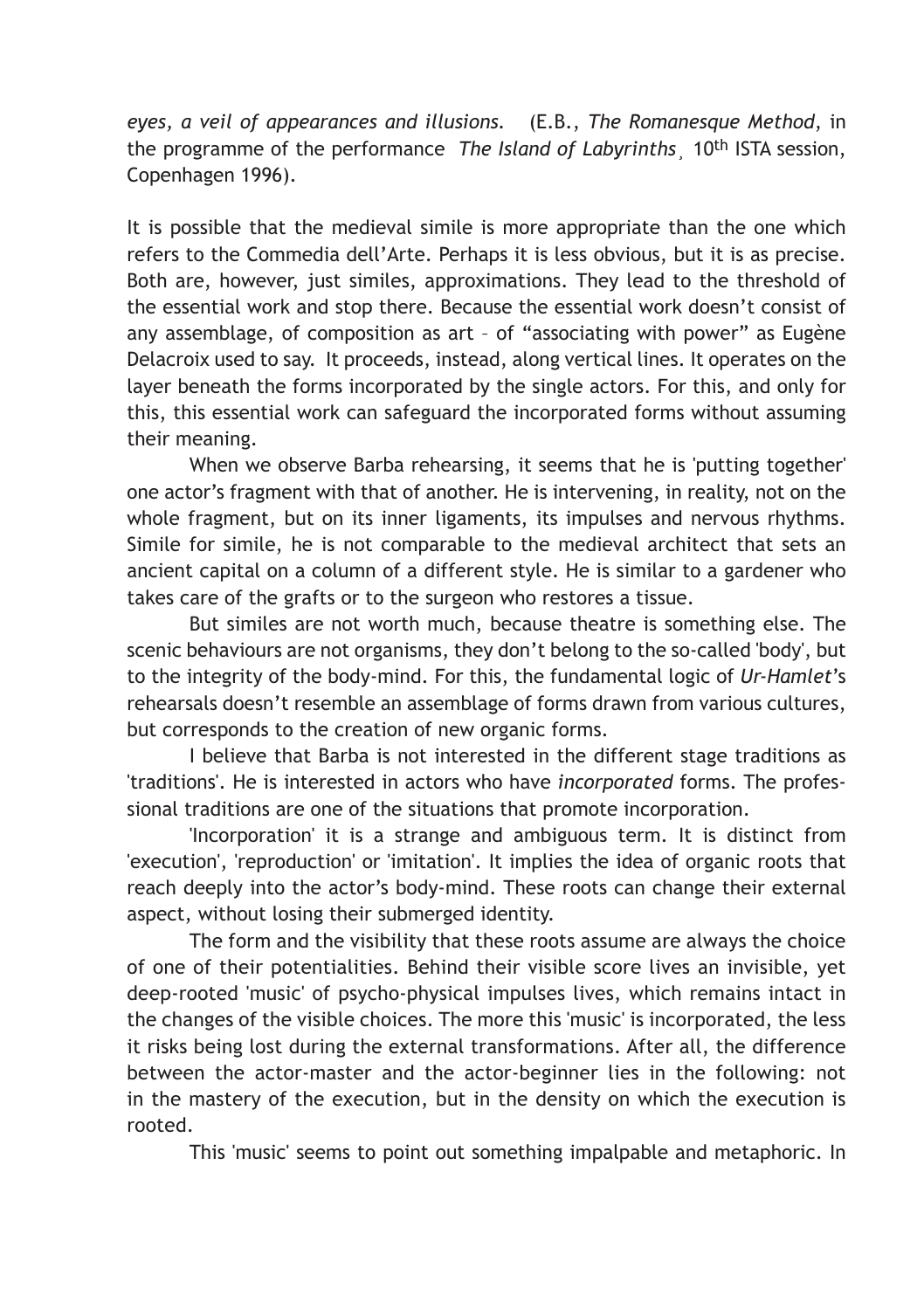practice it is something empirical and concrete in the eyes of the artisan trained to recognise and manipulate it without offending or suffocating it.

Therefore, when we observe the rehearsals carefully, *Ur-Hamlet* is not composed. It surfaces. It is as if in the submerged island of Atlantis, a living theatre makes and unmakes itself incessantly. And it appears on the surface in temporary islands which never coincide with the expected images.

In this process, 'to create' becomes synonymous with 'to choose'. The artisan's experience coincides with the ability to recognise the choices which impose themselves through their strength and to know how to follow these choices, ceasing to chase one's own preliminary plans.

Also *Ur-Hamlet*, like all Eugenio Barba's productions, is political, that is, brutal. His initial intention was to end with the Danish Prince's proclamation of nine rules of good government:

V*iolence, money and the offer of pleasure are the three main tools of government.* 

*A ruler must be loved for his good government. He must therefore entrust the practice of misgovernment to a reliable minister.* 

*A reliable minister must know how to perform secretly his ruler's infamous orders and be ready to suffer openly the rigour of his ruler's justice if his misdeeds come to light.* 

*If you are weak don't stoop to compromise. If you want to weaken the enemy, offer your hand and make a pact.* 

*Never respect a pact. Don't allow your adversary time not to respect it. Be loyal, but only towards yourself.* 

*If you torture a man, don't kill him. Free him and he will be your dog. If you torture a woman, kill her.* 

*Never be unfair. Be inscrutable. Perversity is inscrutable. Injustice is not. Betrayal cannot be avoided. Betray, before being betrayed.* 

Barba cut these rules out of the script in the name of an iron law of the theatre: when there are too many words to listen to, the spectator doesn't see. But the spirit of those words pervades his whole performance.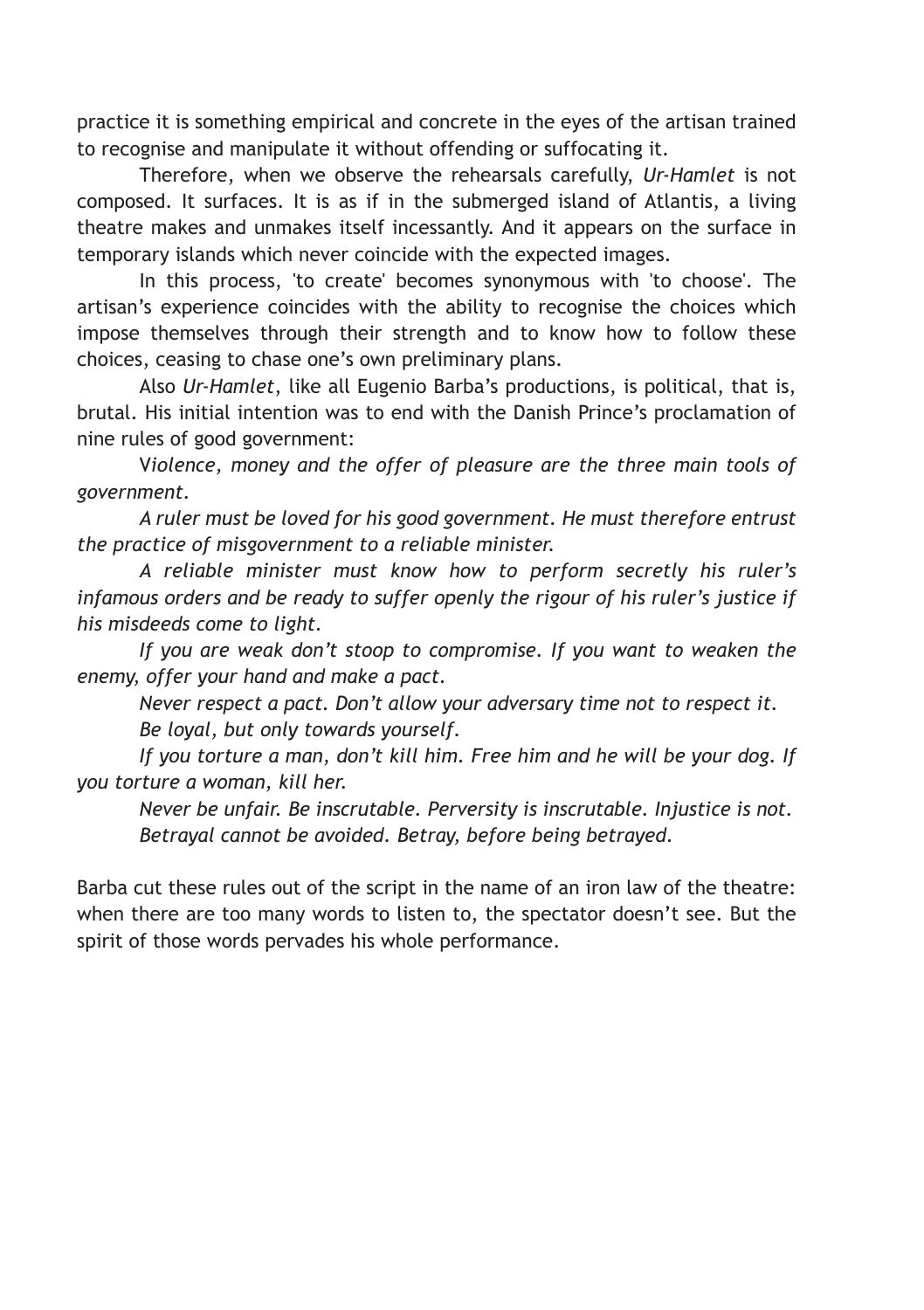### **Nankuan Opera**

Nankuan Opera takes its name from Nankuan music (southern winds) originating in northern China. During the fifth century, war caused people living in the area to flee to the south of Fujian Province. These migrants carried with them their traditions, including the melodies of the "southern winds". Nankuan music later travelled with Fujianese migrants to Taiwan towards the end of the sixteenth century and throughout Southeast Asia, where it was preserved for generations.

Nankuan Opera is derived from the Liyuan or "Pear Orchard" Opera, a mixture of song and dance, and Nanyin music which used to be performed at the imperial court during the Tang Dynasty. Liyuan was later combined with drama and became popular among ordinary people.

Nankuan Opera uses tunes from Nankuan music. Its instrumental accompaniment consists of the percussion and the string and bamboo section. The orchestra is led by the drummer who plays the southern drum which uses the foot to control the pitch and timbre of the drum, thus making it unique among percussion instruments in Chinese Operas.

The stage movements in Nankuan Opera are highly refined. There are eighteen basic movements. The hand gestures are allegedly related to Buddhist hand gestures (mudras). There are strict rules regarding the hand movements: when both hands are raised, they should not be higher than the eyebrows; when the hands are parted, they should not be lower than the navel; when both hands are cupped, they should not be higher than the chin. Many basic body movements resemble those of the string puppet theatre and are often performed by the young male and young female roles. Thus, Nankuan Opera presents soft and delicate movements sporadically interspersed with stiff string puppet-like ones.

Traditionally Nankuan Opera was performed on a stage which was about three meters long on each side and where there was only one bench covered with a piece of embroidered cloth. This small stage was like a magnifying glass through which the performers' movements could be closely observed and appreciated.

In Taiwan, Gang-a-tsui Theatre devotes itself to the inheritance and promotion of Nankuan Opera and music. It focuses on teaching a new generation both to preserve the originality of the Nankuan style and to develop new performance possibilities. Gang-a-tsui Theatre was founded in January 1993 by Chou Yih-Chang. Since 1998, the group has been commissioned by the National Centre for Traditional Arts to carry out the Nankuan Opera Transmission Project.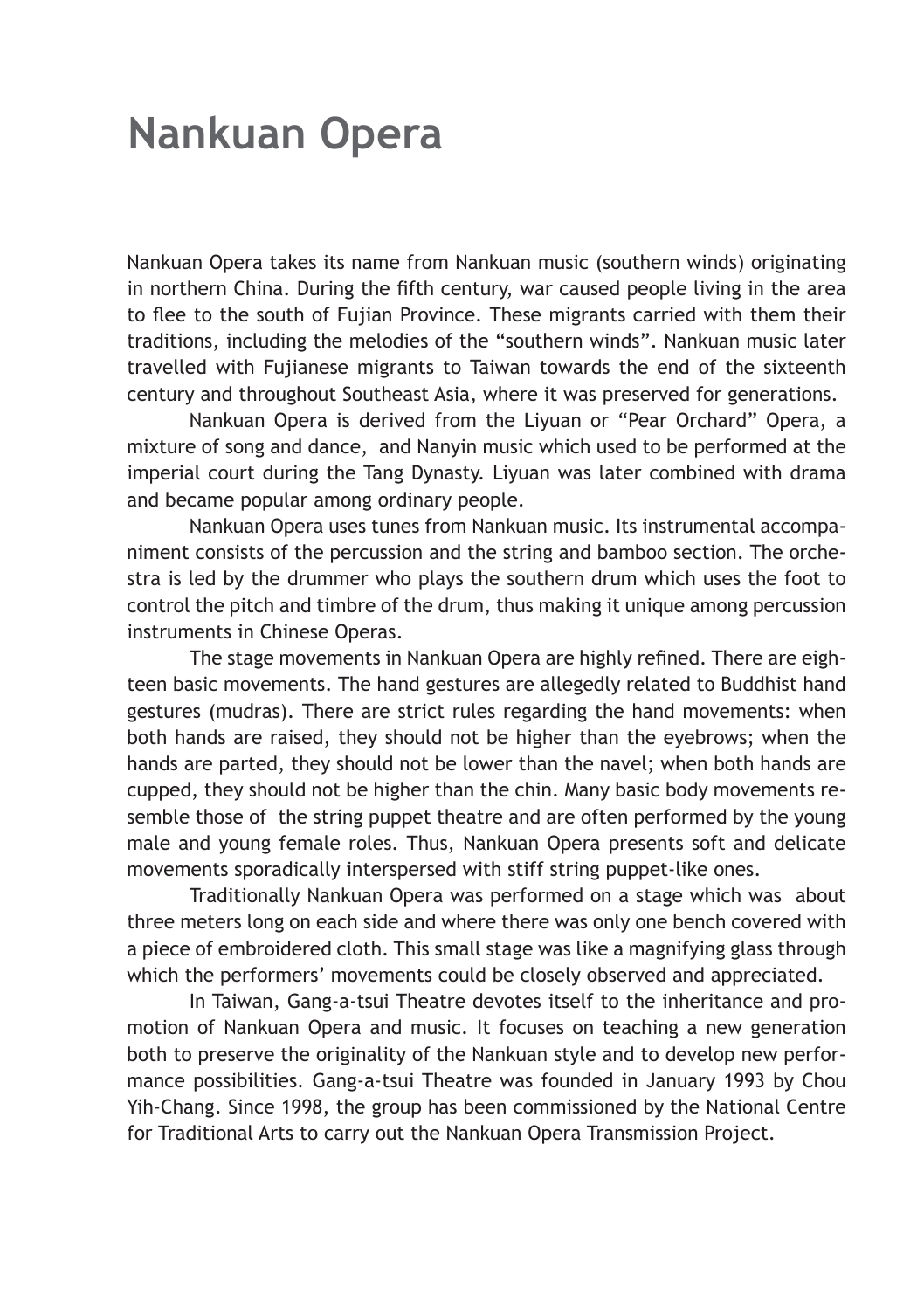

**Yalan Lin. Photo: Gang-a-tsui Theatre.**